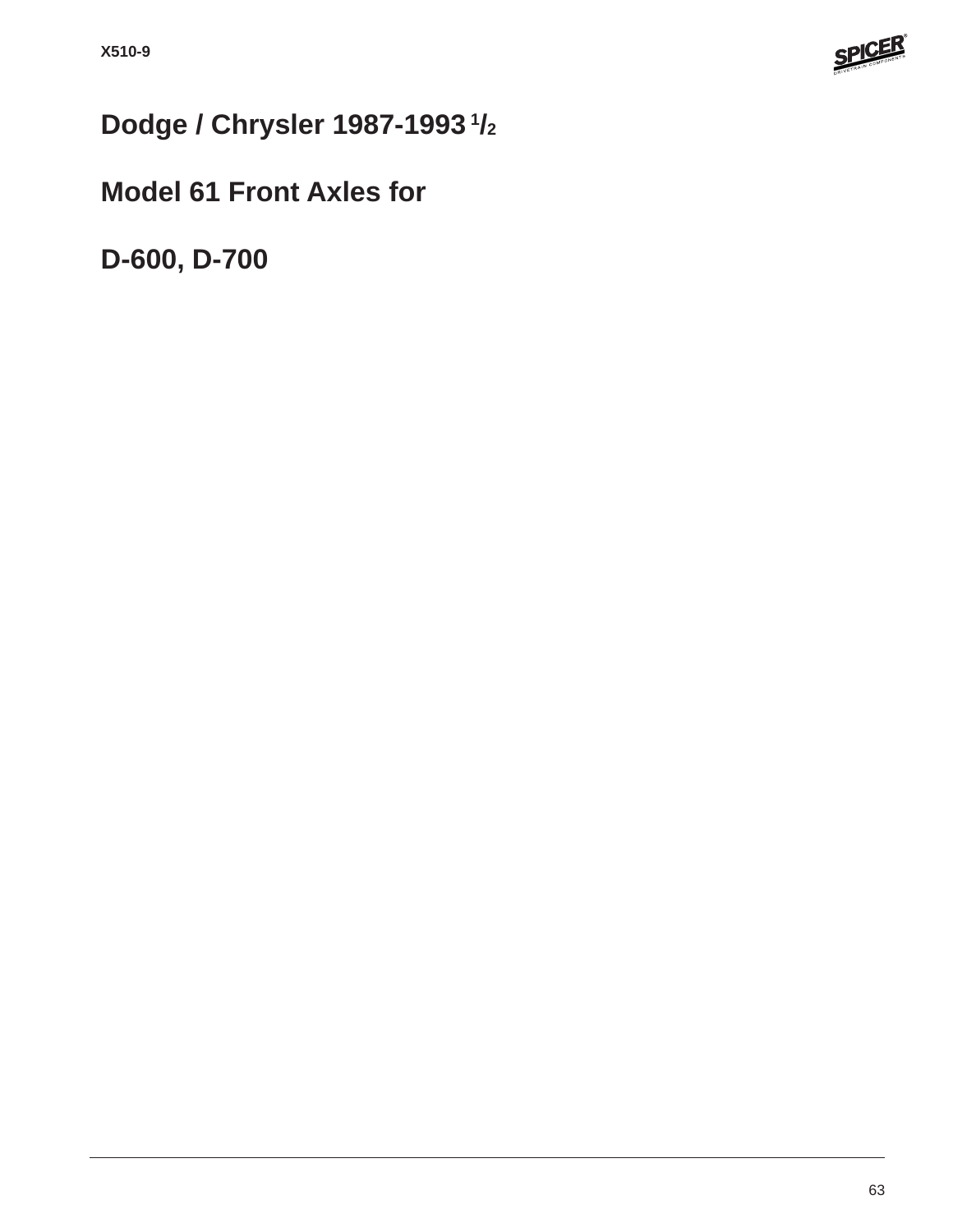

### **Exploded View Dodge Model 61 Front Axles**

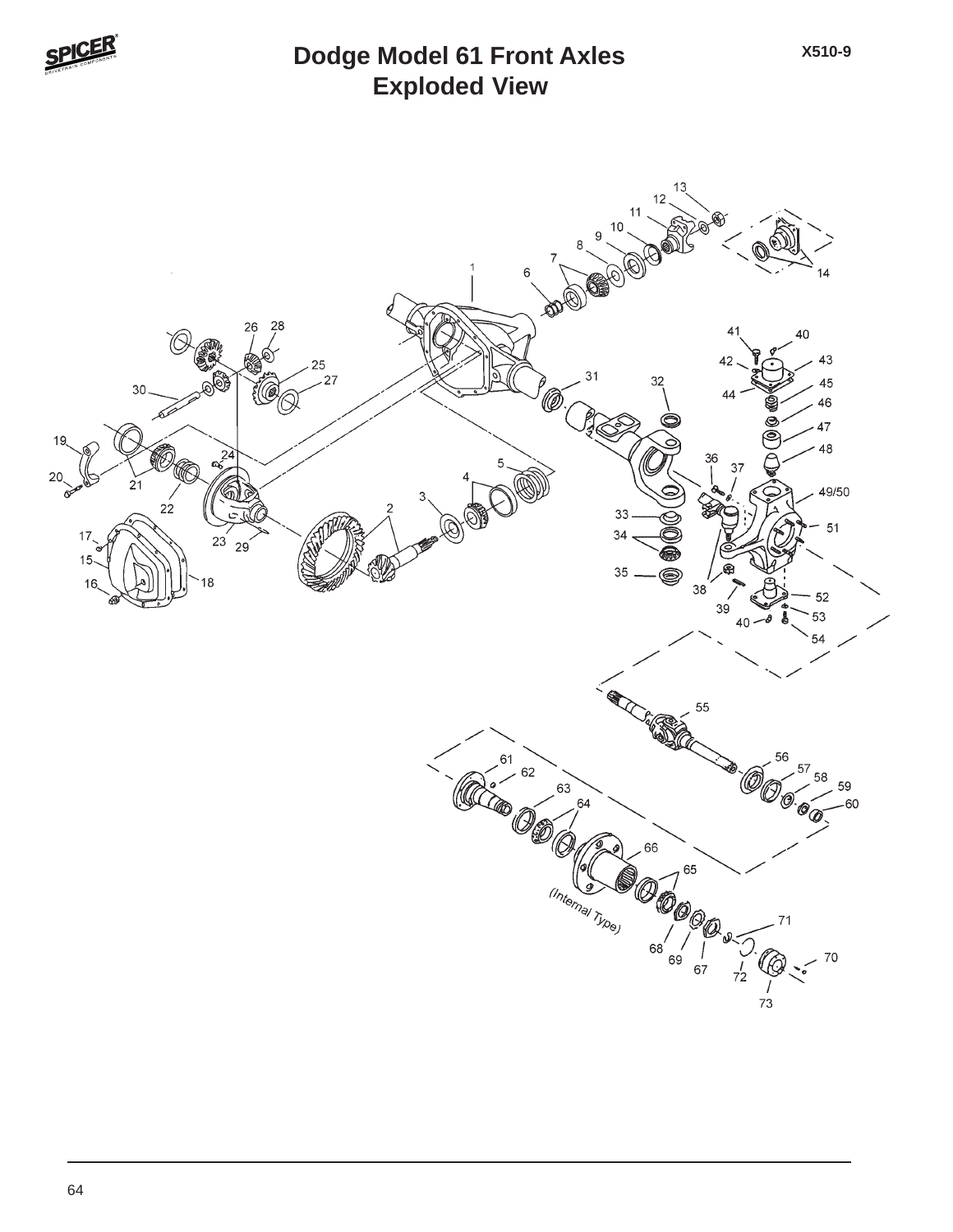#### **Parts Listing Dodge Model 61 Front Axles**



| <b>ITEM</b><br>NO. | <b>PART</b><br><b>NUMBER</b> | <b>DESCRIPTION</b>                                      | <b>ITEM</b><br>NO. | <b>PART</b><br><b>NUMBER</b> | <b>DESCRIPTION</b>                              |
|--------------------|------------------------------|---------------------------------------------------------|--------------------|------------------------------|-------------------------------------------------|
| 1                  | $-^{(3)}$                    | Housing - Axle Service                                  | 36                 | 620143-3                     | <b>Stop Screw</b>                               |
| 2                  | $-$ (1)                      | Drive Pinion & Gear Assembly                            | 37                 | 500381-5                     | Jam Nut                                         |
| 3                  | 34643                        | Slinger - Inner Pinion Bearing                          | 38                 | $- (5)$                      | Tie Rod Assembly                                |
| 4                  | 706046X                      | KIT - Inner Pinion Bearing                              | 39                 | $-$ (5)                      | <b>Cotter Pin</b>                               |
| 5                  | $-$ (4)                      | Inner Pinion Bearing Shims                              | 40                 | 500175-4                     | Lube Fitting                                    |
|                    |                              | (see shim packages)                                     | 41                 | 30875                        | Nut - Hex Tapered                               |
| 6                  | $- (4)$                      | <b>Outer Pinion Bearing Shims</b>                       | 42                 |                              | Lockwasher - King Pin Cap (upper)               |
|                    |                              | (see shim packages)                                     | 43                 | 38520                        | Arm - Steering (LH only)                        |
|                    | 708020                       | PKG - Diff & Pinion Bearing Shim                        | 44                 | 37307                        | Gasket - King Pin Cap                           |
|                    |                              | (inc items 5, 6, 13, 16, 22)                            |                    | 620132                       | King Pin Cap (upper - RH only)                  |
|                    | 706359X                      | PKG - Pinion Bearing Shim                               | 45                 | 37300                        | Spring - Pressure                               |
|                    |                              | (inc items 5, 7, 12, 13, 16)                            | 46                 | 620180                       | Spring Retainer                                 |
| $\overline{7}$     | 706045X                      | KIT - Outer Pinion Bearing                              | 47                 | 41886                        | King Pin Bushing                                |
| 8                  | 42737                        | Thrustwasher - Bearing                                  | 48                 | 37302                        | King Pin                                        |
| 9                  | 42449                        | Seal - Pinion Oil                                       | 49                 | $- (3)$                      | <b>Right Knuckle</b>                            |
| 10                 | 232752                       | Slinger - End Yoke                                      | 50                 | $- (3)$                      | Left Knuckle                                    |
| 11                 | 2-4-8391-1X                  | End Yoke Assembly (inc 10)                              | 51                 | 37879                        | $Bolt - Hex$                                    |
| 12                 | 30275                        | Washer - Pinion Nut                                     | 52                 | 37299                        | King Pin Bearing Cap - Lower                    |
| 13                 | 30271                        | <b>Pinion Nut</b>                                       | 53                 | 500357-13                    | Lockwasher - King Pin Cap (lower)               |
| 14                 |                              | <b>Companion Flange Assembly</b>                        | 54                 | 500412-13                    | Bolt - Hex (King Pin Cap - lower)               |
|                    | 707229X                      | KIT - Carrier Cover                                     | 55                 | 907967-1                     | Shaft & Joint Assembly - RH                     |
|                    |                              | (inc items 15, 16, 17)                                  |                    | 907967-2                     | Shaft & Joint Assembly - LH                     |
| 15                 | 43600-1                      | <b>Carrier Cover</b>                                    | 56                 | 37308                        | Slinger - Spindle Yoke                          |
| 16                 | 43180                        | Plug - Carrier Cover                                    |                    | 700014                       | KIT - Spindle Seal & Bearing                    |
| 17                 | 34822                        | Bolt - Carrier Cover (qty 10)                           |                    |                              | (inc items 57, 58, 59, 60)                      |
| 18                 | 34687                        | Gasket - Carrier Cover                                  |                    | 700013                       | KIT - Spindle                                   |
| 19                 | $-^{(3)}$                    | Differential Bearing Cap                                |                    |                              | (inc items 57, 58, 59, 60, 61)                  |
| 20                 | 48632-1                      | Bolt - Differential Bearing Cap                         | 57                 | 620062                       | Oil Seal                                        |
| 21<br>22           | 706047X                      | KIT - Differential Bearing                              | 58                 | 37312                        | Spacer - Wheel Bearing Spindle                  |
| 23                 | 708012<br>$-$ (1)            | PKG - Diff Bearing Shim (inc 18)<br>Case - Differential | 59<br>60           | 37311<br>620063              | Oil Seal (block-vee)<br>Needle Bearing Assembly |
| 24                 | 40638                        | Bolt - Drive Gear (qty 12)                              | 61                 | 620061                       | Spindle - Wheel Bearing                         |
| 25                 | 35625                        | Gear - Differential                                     | 62                 | 36880                        | Nut - Brake Mounting                            |
| 26                 | 34367                        | Pinion - Differential                                   | 63                 | 48816                        | Oil Seal                                        |
| 27                 | 34729                        | Thrustwasher - Differential Gear                        | 64                 | 706411X                      | KIT - Inner Wheel Bearing                       |
| 28                 | 34730                        | Thrustwasher - Differential Pinion                      | 65                 | 706074X                      | KIT - Outer Wheel Bearing                       |
| 29                 | 44810                        | Lock - Differential Shaft                               | 66                 | $- (3)$                      | Wheel Hub                                       |
| 30                 | 30263                        | Shaft - Differential                                    | 67                 | $-$ (2)                      | Spindle Nut                                     |
| 31                 | 36487                        | Seal & Guide Tube                                       | 68                 | $-^{(2)}$                    | Spindle Nut or Nut/Pin Assembly                 |
|                    | 706395X                      | KIT - King Pin Parts                                    | 69                 | $-^{(2)}$                    | Wheel Bearing Lockwasher                        |
|                    |                              | (inc items 32, 33, 34, 35)                              | 70                 | $-$ (2)                      | Screw or Screw / Lockwasher Assy                |
| 32                 | 620058                       | King Pin Seal (upper)                                   | 71                 | 37730                        | Snap Ring (small)                               |
| 33                 | 37305                        | <b>Grease Retainer</b>                                  | 72                 | $-^{(2)}$                    | Snap Ring (large)                               |
| 35                 | 41777                        | Oil Seal                                                | 73                 | $-^{(3)}$                    | <b>Hub Lock Assembly</b>                        |
|                    |                              |                                                         |                    |                              |                                                 |
|                    |                              |                                                         |                    |                              |                                                 |

- (2) See "Variable Parts Table" within this section
- (3) Contact Vehicle Manufacturer
- (4) Not Sold Separately
- (5) See Spicer Chassis Catalog for part number and additional steering parts